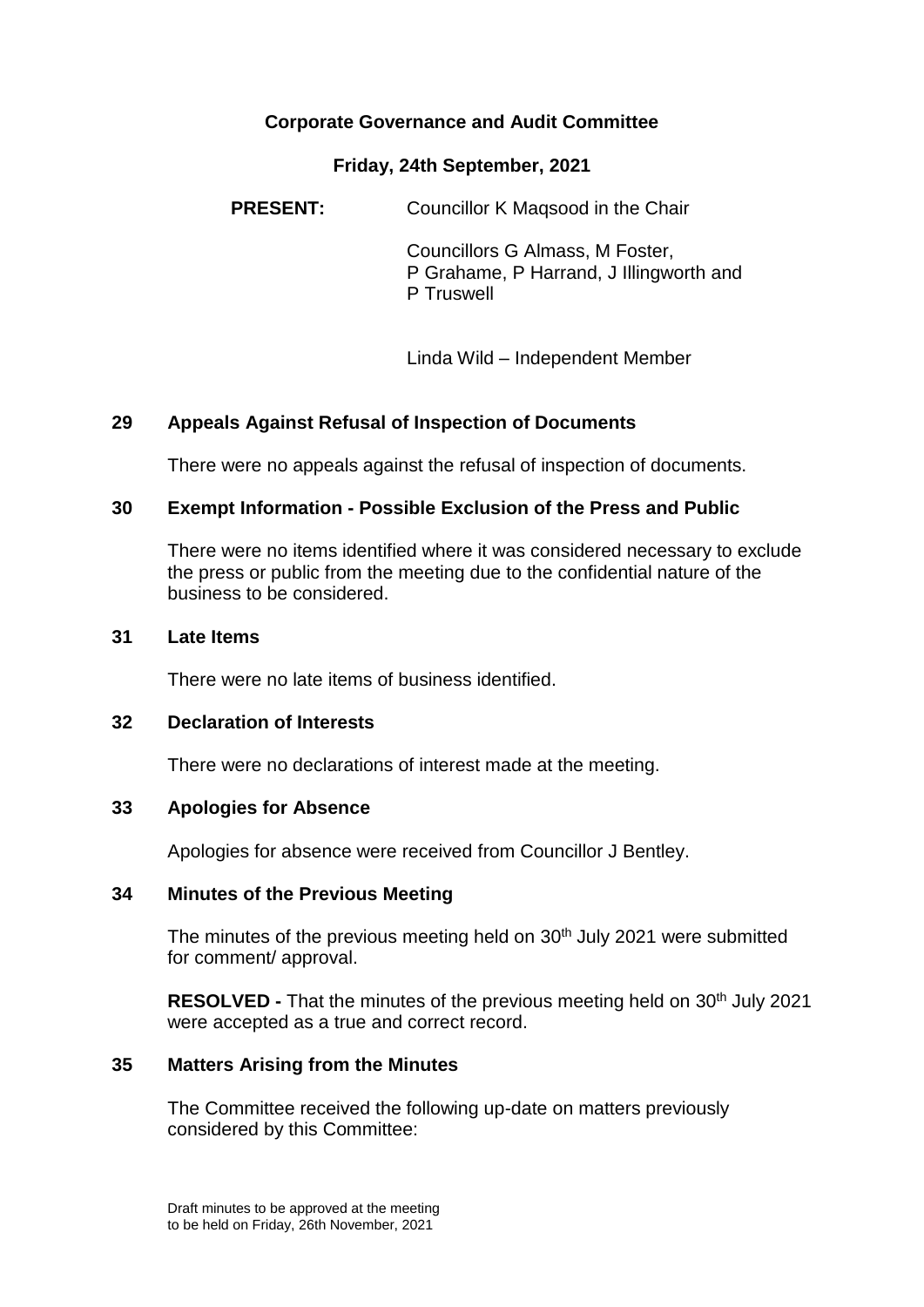Procurement Assurance Report 2020/21 (Minute No.22 referred) - At the last meeting Members requested if further details could be supplied in respect of the Brexit/ Procurement Regulation Review and asked if the Council's submission on the Green Paper Consultation could be provided. Further details were also requested in respect of social value in terms of the annual spend with local suppliers or SME's and also comparisons/ benchmarking with other local authorities.

The Lead Officer to the Committee confirmed that all requested information had been circulated to Members via email on the 19<sup>th</sup> August 2021.

Public Sector Network Certification (PSN) - Update Report (Minute No.13 referred) – In providing an update the Data Protection Officer reminded Members that the Council's PSN submission had been sent to the Cabinet Office on 30<sup>th</sup> July 2021 and that any feedback received would be made known to the Committee.

The Data Protection Officer reported that changes at the Cabinet Office had caused an unanticipated issue with the Council's application, as the number of outstanding vulnerabilities at the point of submission exceeded the triage threshold. The Council has resubmitted its updated submission which has now passed triage. The Data Protection Officer confirmed that committee would be updated further as to the outcome of this application.

## **36 Report on Climate Emergency Governance and Controls**

The Chief Officer, Sustainable Energy and Air Quality submitted a report which set out the governance and control arrangement that were in place in relation to the Climate Emergency.

Addressing the report the Chief Officer, Sustainable Energy and Air Quality explained that this was the first time that such a report has been provided since the declaration of a Climate Emergency in 2019. The assurance report for the Climate Emergency was attached at Appendix 1 of the submitted report and set out the current governance and controls that related to the climate emergency. The report also reflected how governance/controls vary depending on the complexity of a specific project, as well as the requirement to ensure that any governance was proportionate to the work programme due to the limitations of resource.

In summary the Chief Officer Sustainable Energy & Air Quality said that having undertaken the review of the system of internal control for Climate Emergency as outlined in submitted report, she was satisfied that the arrangements were up to date and fit for purpose, that they were communicated and embedded and that they were routinely complied with.

Members queried if sufficient funding had been received from the government and from grants, and if so, from where.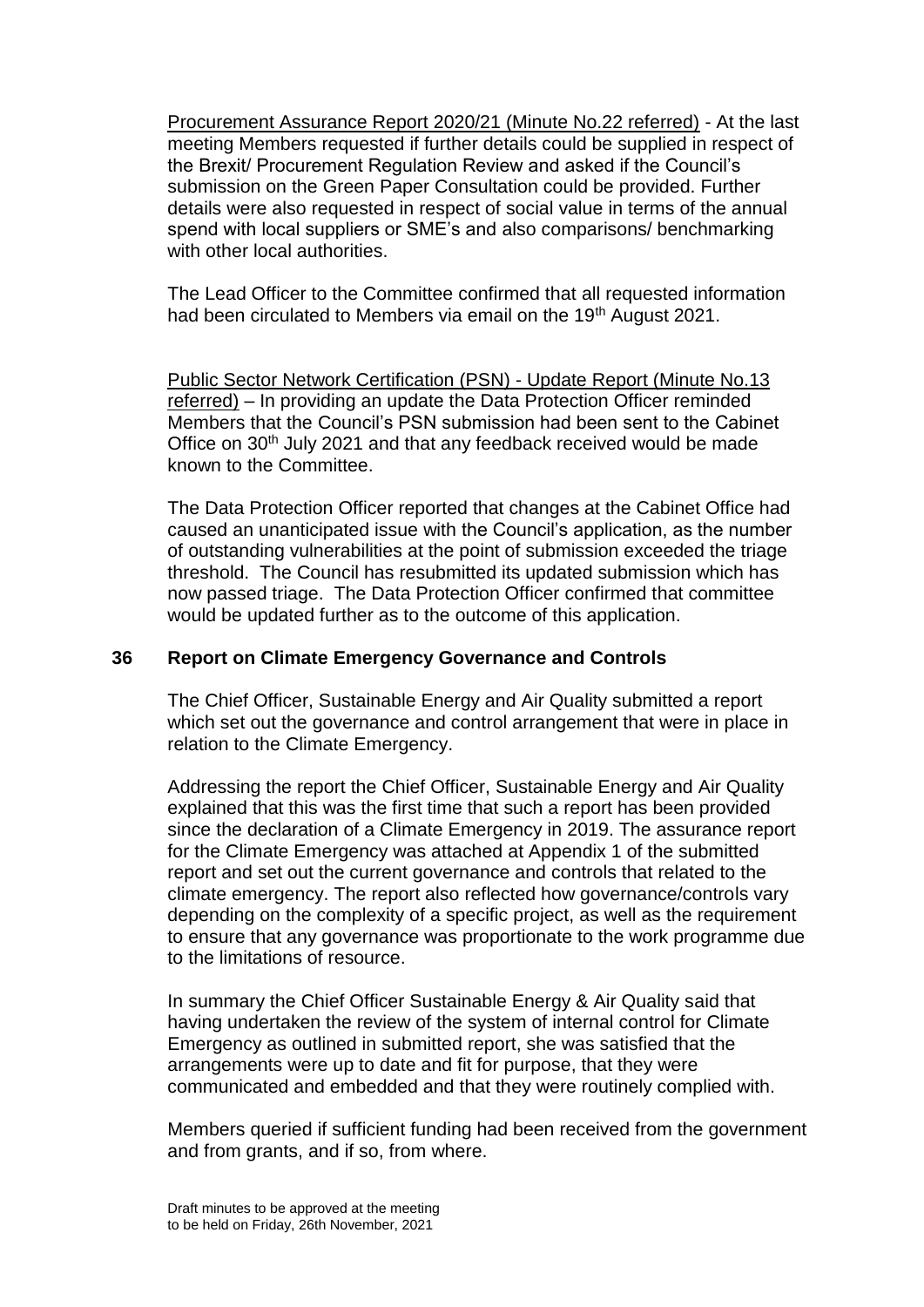Members were informed that funding received was not sufficient in terms of achieving net zero emissions, but had been sufficient to fund specific projects. Funding and policy remain a shortfall in terms of climate emergency as some of the funding would have to come through the private sector.

Members asked if the City Council were likely to fail their objectives for net zero emissions by 2030.

The Chief Officer Sustainable Energy & Air Quality said achieving the net zero objective would be challenging. The council had always acknowledged that the council's emissions were relatively small in the wider city, but the council also had a role in influencing citizens in terms of behaviour and the government in terms of policy. The Council was doing everything it could in its own control.

Members questioned whether money spent on this project could alternatively be spent on the more immediate issues effecting communities, for example flooding.

Members were informed that the City Council contributed 50% of the cost of the team, the remainder was funded through grants. Very little council resource was put directly into the climate emergency, but the team was very good at securing external finance that could not be used for other purposes, preventing Leeds being left behind as a city.

Members sought assurance that the strategy would evolve through the transition from trial projects to big projects which absorb large amounts of capital and revenue flows.

The Chief Officer Sustainable Energy & Air Quality said that we are in a period of transition, the council had been at the forefront of a number of trials and was now bringing private sector funding into working on a bigger scale. Assurance would continue through the annual reporting, briefings and governance set up within the Council.

Members referred to the processes for challenge, enabling the council to change direction where necessary as information and technologies develop.

The Chief Officer Sustainable Energy & Air Quality said the City Council had good monitoring arrangements in place and were also willing to adopt new technologies. Reaching out to other partners such as the Climate Commission may also assist with the provision of alternate views.

Members noted that we had built a Climate Emergency Section into all committee reports and asked whether reports prepared by the City Council were monitored for climate emergency implications of the subject matter.

Members were informed that guidance was provided for report authors and that it fell to individual departments to ensure that the information provided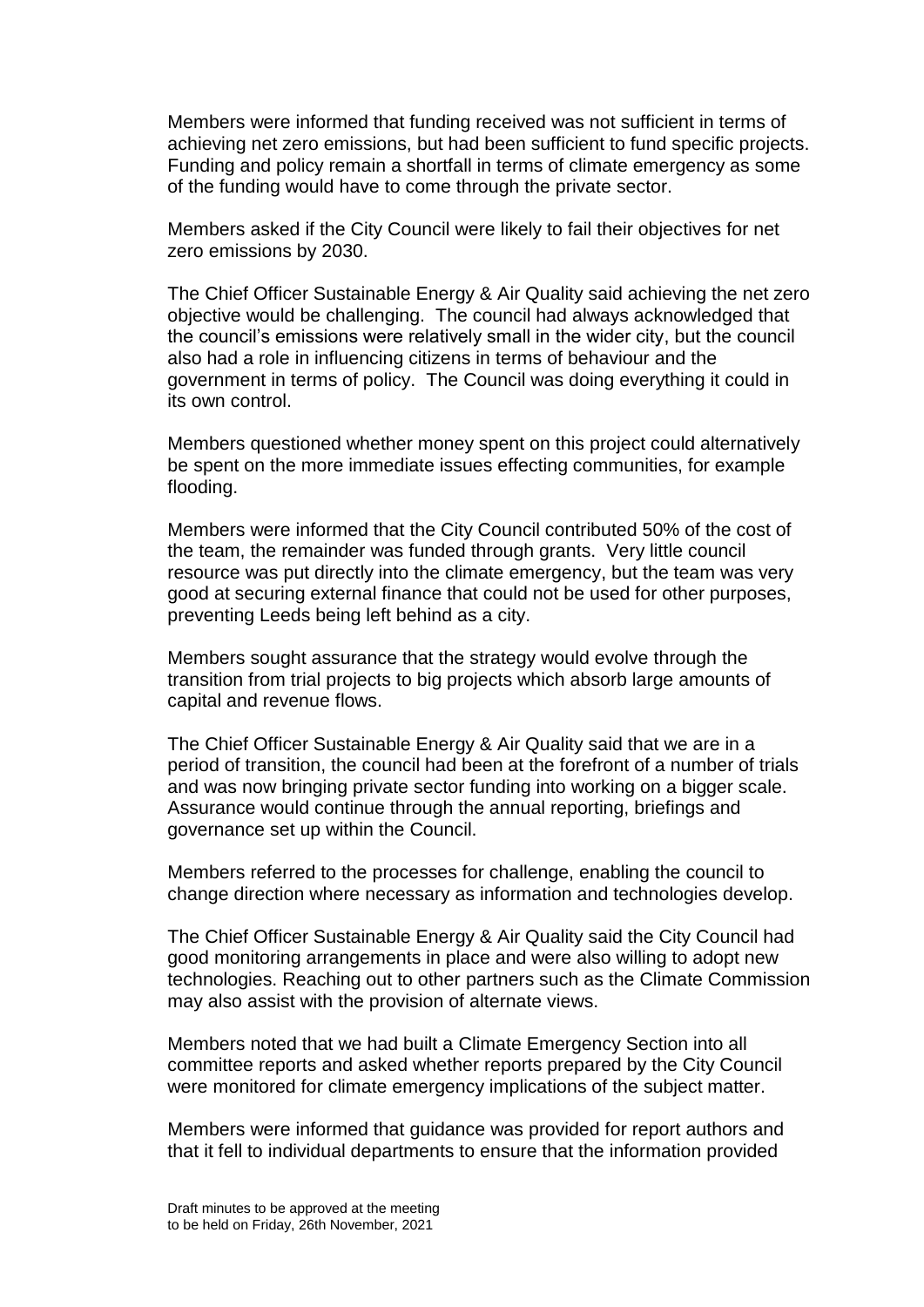was robust. Members were informed that "Carbon Literacy Training" would be soon rolled out to staff.

The Chair thanked the Chief Officer Sustainable Energy & Air Quality for her attendance and contribution.

**RESOLVED –** To note the governance and control arrangements that are in place in relation to the climate emergency.

### **37 Annual Treasury Management Governance Report**

The Chief Officer Financial Services submitted a report which presented the Annual Treasury Management Governance Report which outlined the governance framework for the management of the Council's treasury management function.

Members were informed that treasury management fully complied with the current CIPFA Code of Practice, the Prudential Code and the latest revised guidance notes for practitioners.

Members noted that since the last update all borrowings and investments undertaken by Treasury Management had been in accordance with the approved governance framework.

It was reported that treasury management operated within the governance framework and used additional market intelligence and information gathered from a variety of sources. These sources had been integral to protecting the authority from undue risk in the financial and money markets.

Members noted that Internal Audit had provided substantial assurance on the control environment and compliance in their 2019/20 audit report and had updated the audit regime in relation to Treasury Management (paragraph 2.9 of the submitted report referred).

Members referred to the service level agreement with the West Yorkshire Combined Authority to provide Treasury Management services and queried if any expenses incurred by LCC were recouped. It was further queried if there were any potential conflicts of interest.

The Chief Officer Financial Services confirmed that any expenses incurred would be fully re-imbursed under a service level agreement. On the issue of conflict of interest, it was suggested that generally there was no conflict, but that where, very rarely, it may be mutually beneficial to lend between the two organisations, arrangements were approved at senior level.

Referring to paragraphs 2.6 & 2.7 of the submitted report Members queried whether the last assurance report received from Internal Audit in relation to the treasury management function was for the year 2019/20. The Senior Audit Manager advised that the audit arrangements for treasury management would be confirmed with Members.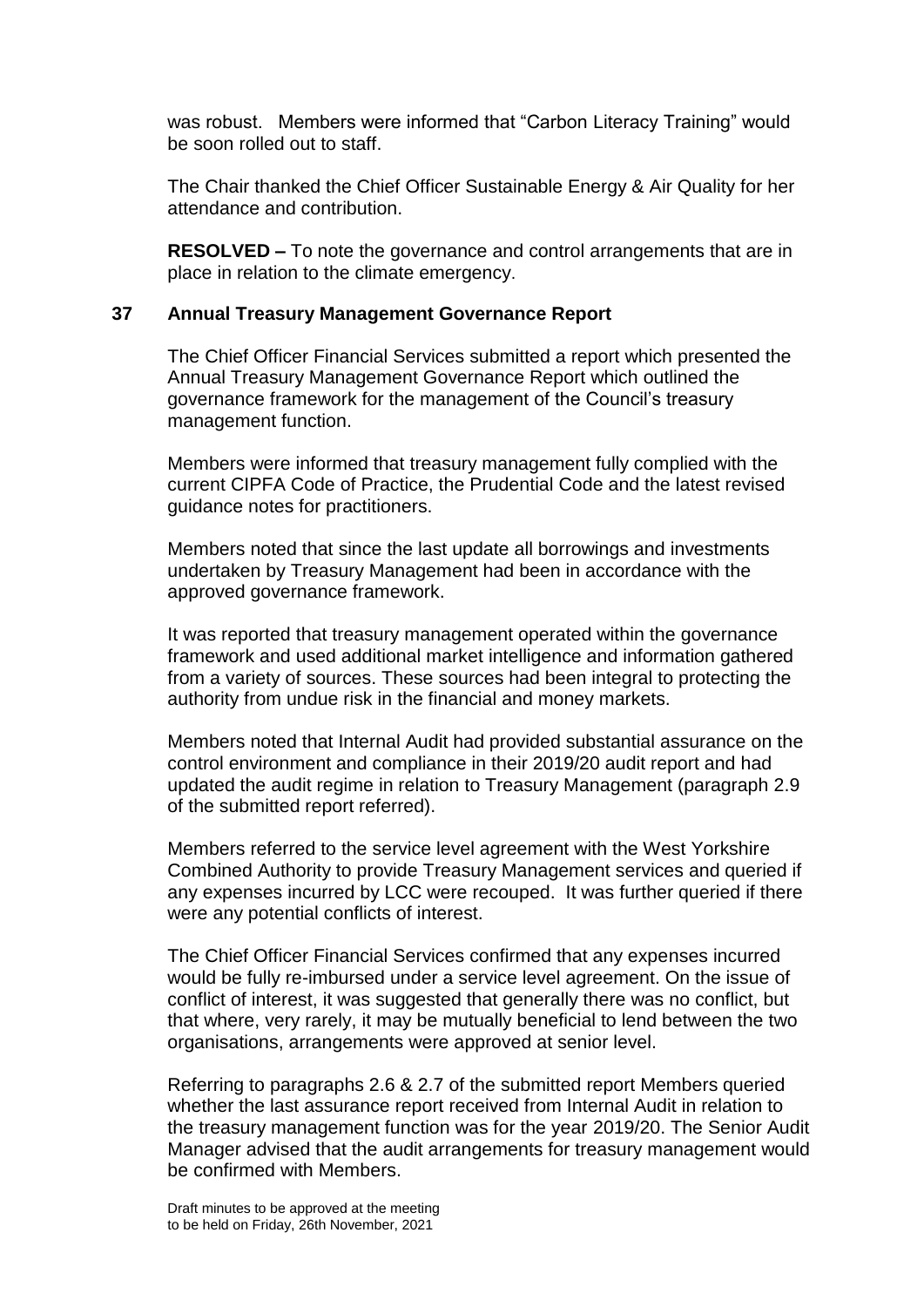Officers undertook to confirm the date of the last reported review, and confirmed that data analytics work would commence later in the year with the intention that this would provide ongoing assurance in respect of treasury management arrangements.

# **RESOLVED** –

- (i) To note that Treasury Management continues to adhere to its governance framework including the CIPFA Code of Practice, the Prudential Codes 2017 and revised CIPFA guidance notes issued in 2018.
- (ii) To note that all borrowing and investments undertaken by Treasury Management had been compliant with the governance framework.

## **38 Grant Thornton Audit Risk Assessment Enquiries 2020/21**

The Chief Officer Financial Services submitted a report which presented a series of enquiries from Grant Thornton (External Auditors) which would inform their audit risk assessment for the 2020/21 audit, the enquiries cover accounting issues, fraud risk and legal issues.

Members were informed that Grant Thornton had requested that the Council's responses to these enquiries were formally considered at a meeting of the Committee. Once the audit was complete the Committee would be asked to formally approve the final audited statement of accounts on behalf of the Council, and the responses to these enquiries this year form a stage in the assurances received by the Committee towards that approval.

The Head of Finance (Technical) reported a small number of proposed wording clarifications to the draft responses, which had arisen from briefing sessions held with Members.

Referring to the prevention of fraud and matters relating to accounting estimates (Pages 57 & 71 referred). Members noted that the Grant Thornton document suggested that much of the responsibility lay with the Corporate Governance and Audit Committee and queried the division of responsibilities between officers and Members, and whether the Committee had the necessary knowledge to be sufficiently competent in these areas.

In responding Mr P Sethi (Grant Thornton) said it was the responsibility of Management to ensure arrangements were effective. It was the responsibility of the Corporate Governance and Audit Committee to provide review and challenge within the context of their local knowledge of arrangements in the council.

Referring to risks of fraud, Members asked if fraud awareness training was available to staff and received by staff in key positions. Members also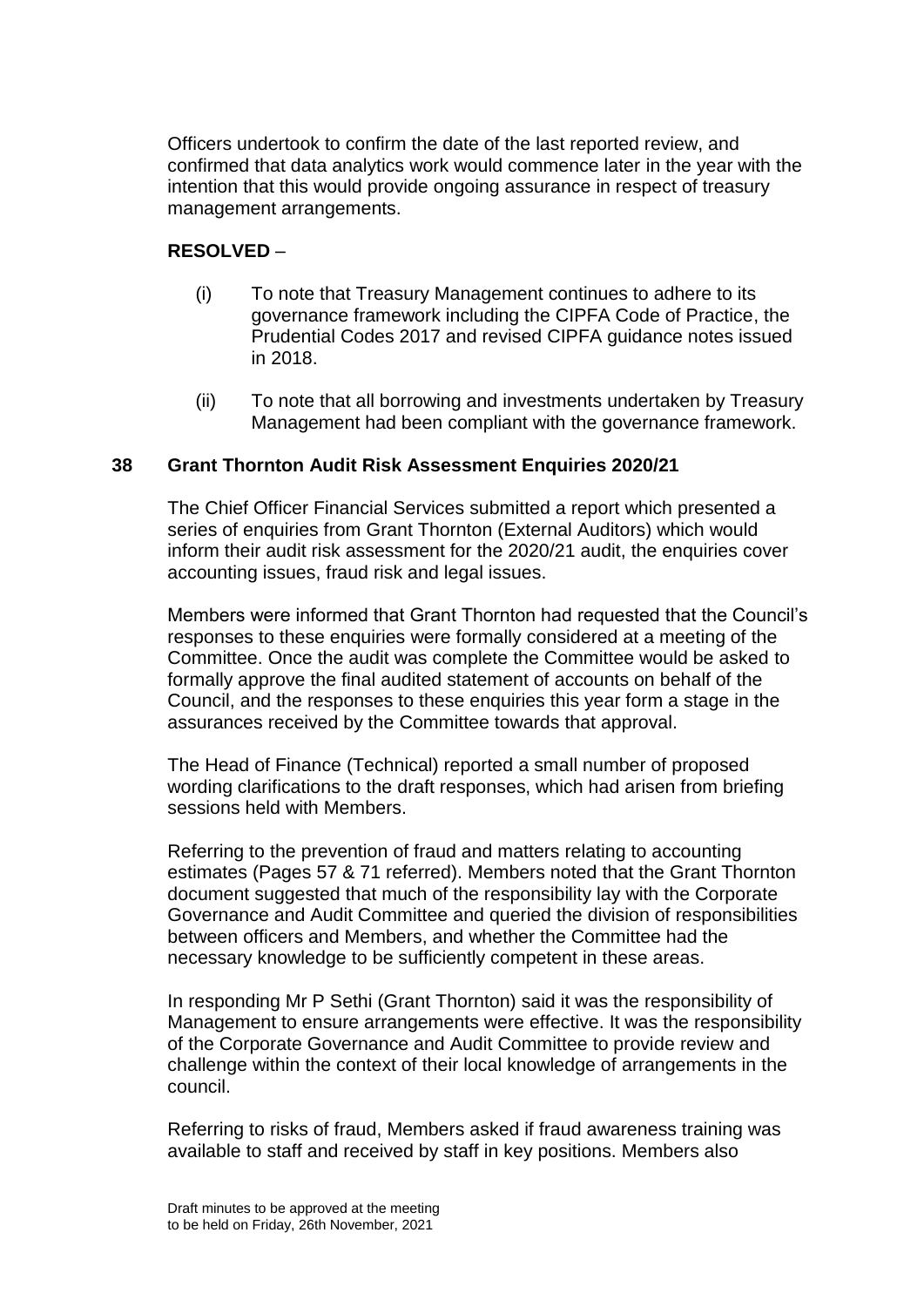requested that details of fraud reported under the council's arrangements were reported to committee

The Principal Audit Manager confirmed that all allegations received for both whistleblowing and reporting concerns policies were now reported through twice yearly reports to the committee. It was further confirmed that Counter fraud training was available to everyone, but specific staff groups were targeted.

# **RESOLVED –**

- (i) To note the responses proposed by officers to Grant Thornton's enquiries
- (ii) To confirm that the responses proposed were consistent with Members' understanding of the Council's arrangements in these areas.

## **39 Internal Audit Update Report May to July 2021**

The Chief Officer Financial Services submitted a report which provided a summary of the Internal Audit activity for the period May to July 2021. The report sought to assure that the work of Internal Audit offered a key source of assurance providing the Committee with some evidence that the internal control environment was operating as intended.

Addressing the report the Senior Audit Manager explained that 20 audit reports (excluding external work) had been issued during the period from 1st May 2021 to 31st July 2021. Commenting on social value Members were informed that a significant amount of work had been undertaken in preparation to embed social value into the procurement process.

The report also set out details of; Other Audit Work, Audit Activity, Work in Progress, Internal Audit Performance, and the Head of Internal Audit rolling opinion for Quarter 1 of the plan year. The Monitoring of Urgent Decisions was provided in Appendix B of the report.

Referring to Customer Satisfaction, Members asked if the Audit Section looked upon their cliental as "customers".

Members were informed that they were looked upon as client departments.

Members also asked if a bad review could lead to a poor customer satisfaction score, thereby creating a conflict of interest.

The Senior Audit Manager confirmed that the service was bound by professional standards and that there was confidence in the robustness of the work carried out and the right level of independence and challenge was be applied.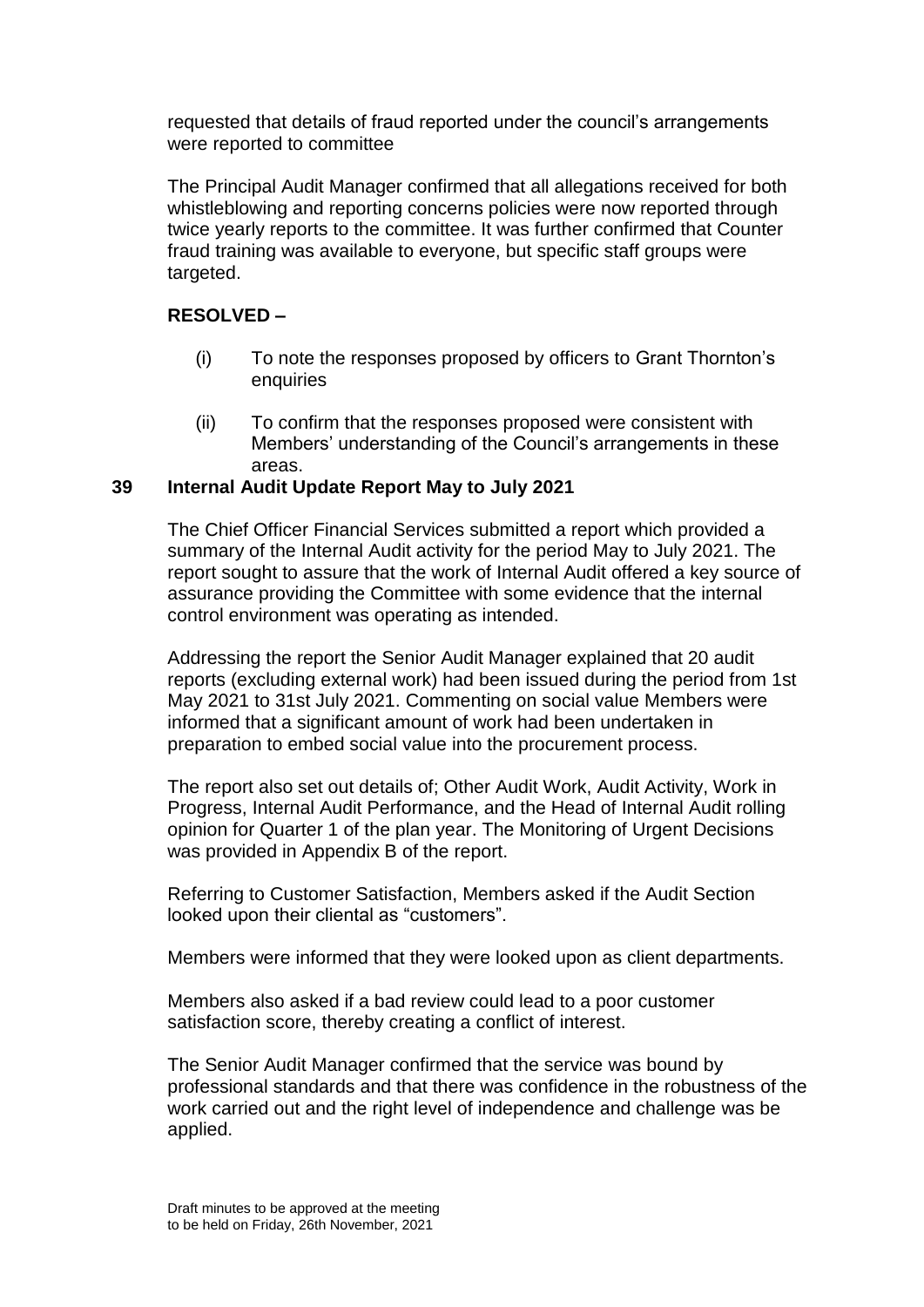As in previous years Members expressed disappointment at the response rate to the Customer Satisfaction Questionnaire (42% in this reporting period). Members were of the view that these documents were important and required completion and suggested if future responses could be listed by Directorate.

It was agreed that the Chair on behalf of the Committee be requested to write to the Chief Executive with a request that all Chief Officers remind their staff of the importance of completing Customer Satisfaction Questionnaires following a review of work undertaken by the Audit Section.

# **RESOLVED –**

- (i) To receive the Internal Audit Update Report covering the period from May to July 2021 noting the work undertaken by Internal Audit during the period covered by the report.
- (ii) To note that there had been no limitations in scope, and nothing had arisen to compromise the independence of Internal Audit during the reporting period.
- (iii) To receive the report providing information relating to the Monitoring of Urgent Decisions.
- (iv) That the Chair on behalf of the Committee be requested to write to the Chief Executive with a request that all Chief Officers remind their staff of the importance of completing Customer Satisfaction Questionnaires following a review of work undertaken by the Audit Section.

### **40 Annual Assurance Report on Planning Decision Making and Enforcement Arrangements**

The Chief Planning Officer presented the Annual Assurance Report, which outlined the key internal controls and processes in place to mitigate risks and to provide assurance that systems and processes for decision making on planning decisions and enforcement activity were in place.

Referring to the assurance report to this committee in 2020, the Chief Planning Officer reported that a review of the service documentation highlighted that whilst most documents were up to date and fit for purpose, there were some instances where documents had not been reviewed for some years and work was now ongoing to ensure they remained up to date and relevant. It was also reported that due to the resource constraints and limitations posed by the COVID19 situation, further work would continue in 2021-22 to conclude the work updating all documents.

In offering comment one Member (Councillor J Illingworth) suggested that it was important to have good accurate data for the purposes of decision making. In providing an example of poor data, Councillor Illingworth said the city did not have a policy in place for playing fields. He informed the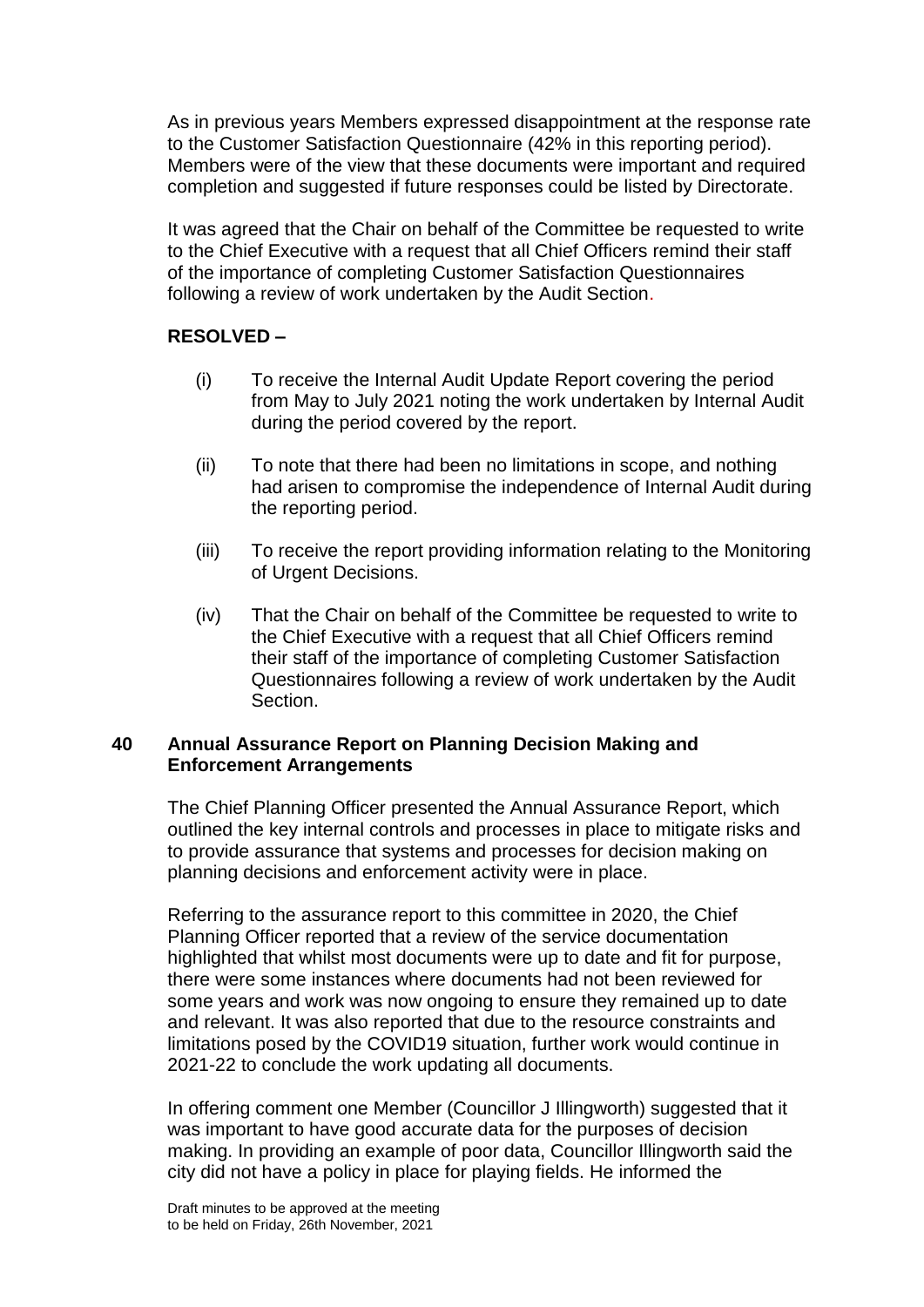Committee that this issue was identified in 1991, during the preparation for the Unitary Development Plan. He said Officers worked on the problem, surveying and classifying greenspace across the city and accumulating ward totals for the various types. It was claimed, Councillor Illingworth said, that Leeds had excellent greenspace provision, although it was difficult to find much evidence to support this claim.

In responding the Chief Planning Officer said, a playing pitch assessment had been adopted as part of the Site Allocation Plan process (SAP) and any previous planning evidence had been superseded by SAP and the SAP had been found sound by the Planning Inspectorate.

The Head of Service (Legal) confirmed that the Playing Pitch Strategy could not be given any planning weight as it had not gone through any governance framework of the Council and reiterated that the planning evidence provided as part of the SAP process had superseded outdated information that Councillor Illingworth referred to.

Councillor P Truswell, in his role as Chair of Scrutiny Board (Infrastructure, Investment & Inclusive Growth) suggested that the role of Corporate Governance & Audit Committee was to ensure that the necessary processes and systems were in place, which in his opinion they were, the issue referred to by Councillor Illingworth was outside the remit of this Committee and would be better addressed by its referral to Scrutiny Board (Infrastructure, Investment & Inclusive Growth)

The Committee were supportive of the suggestion.

**RESOLVED** – To accept the assurances provided by the Chief Planning Officer that the business continuity arrangements are fit for purpose, up to date, are routinely complied with, have been effectively communicated and are monitored.

## **41 Work Programme**

The Chief Officer Financial Services submitted a report which set out the proposed Work Programme for the remainder of 2021/22.

Members were informed that following the announcement of a State of the City event" on Friday, 10<sup>th</sup> December 2021 it would be necessary to reschedule the December meeting of this Committee.

It was reported that following discussions with the Chair it had been agreed the meeting would now take place on  $17<sup>th</sup>$  December 2021.

## **RESOLVED** –

(i) To note the rescheduled date of Friday,  $17<sup>th</sup>$  December 2021 for the December meeting of this Committee